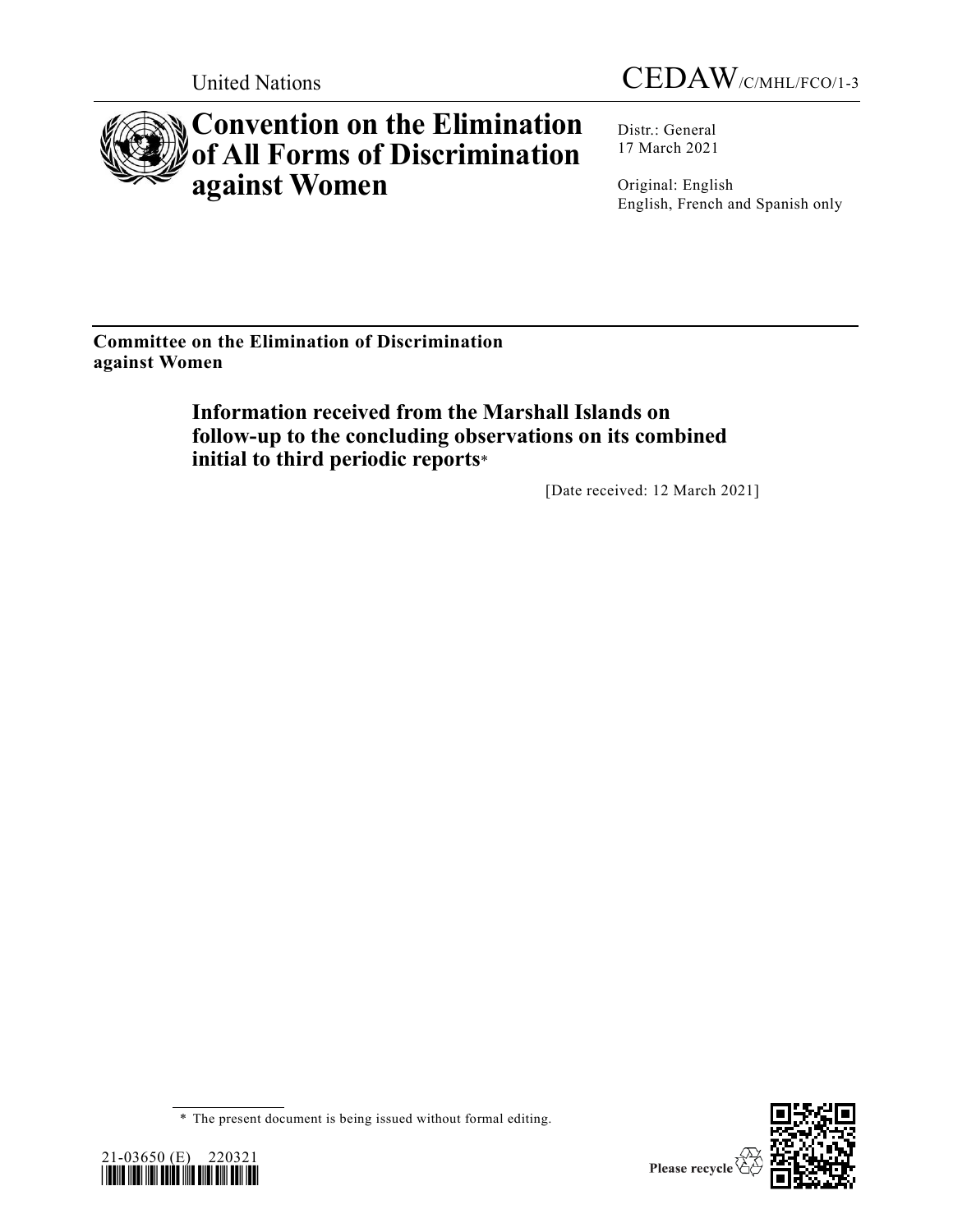# **Response to Committee recommendation 9 (a)**

1. The National Nuclear Commission (NNC) was established by law in 2017. The NNC is composed of three independent commissioners, who are tasked with coordination between national and local governments, as well as stakeholders and survivors, to assist in addressing impacts from the nuclear weapons testing program which occurred between 1946 and 1958 (during UN Trusteeship status). While the Nuclear Commission addresses a wide range of technical topics, its mandate also includes following up on recommendations made by a HRC Special Rapporteur in 2012.

2. In 2019, the three-year rolling National Nuclear Commission Strategy was developed to address the ongoing impacts of nuclear testing and account for those impacts on fundamental human rights of the Marshallese people. The NNC Strategy addresses five key pillars of nuclear justice: (1) Full payment of all past and future awards of the Nuclear Claims Tribunal (Compensation); (2) Quality health care for all Marshallese (Health Care); (3) Reducing the risks of exposure to radiation and other toxins in the environment (Environment); (4) Building national capacity to monitor and understand radiation impacts (National Capacity); (5) Education & awareness of our nuclear legacy (Education & Awareness).

# **Response to Committee recommendation 17**

3. The Human Rights Committee was established by law in 2015 as a multi-stakeholder committee – composed of civil society, academic experts, and key knowledge sources within government – with a broad mandate to promote the human rights of the Marshallese people. This includes providing advice to the Government and supporting the development of human rights policy and legisla tion, public education, monitoring human rights implementation, preparing reports to the HRC/UPR process as well as UN Treaty Bodies, and investigating complaints of human rights violations. The Marshall Islands is committed to further actions which will ensure full compliance with Paris Principles for national human rights institutions.

4. In November 2016, GRMI requested technical assistance from the SPC RRRT and the Asia Pacific Forum of National Human Rights Institutions (APF) to undertake a scoping study on the feasibility of establishing a National Human Rights Institution (NHRI). The scoping study was conducted in March 2017. Study results were submitted to the RMI in September 2017. The following recommendations were made for the GRMI to consider:

- The Scoping Team recommended that the RMI establish a NHRI as a Constitutional Office with a status equivalent to that of the Office of the Auditor General;
- The Scoping Team recommended that the currently convened Con. Con. be asked to consider the establishment of an Ombudsman's Office with both good governance and human rights mandates;
- If an Ombudsman Office is established, it should comprise of a Chief Ombudsman and an Ombudsman or Deputy Ombudsman with specific responsibility for human rights – both full-time;
- The legislation enabling the NHRI should provide a broad mandate;
- To promote and protect the human rights of every person in the Marshall Islands;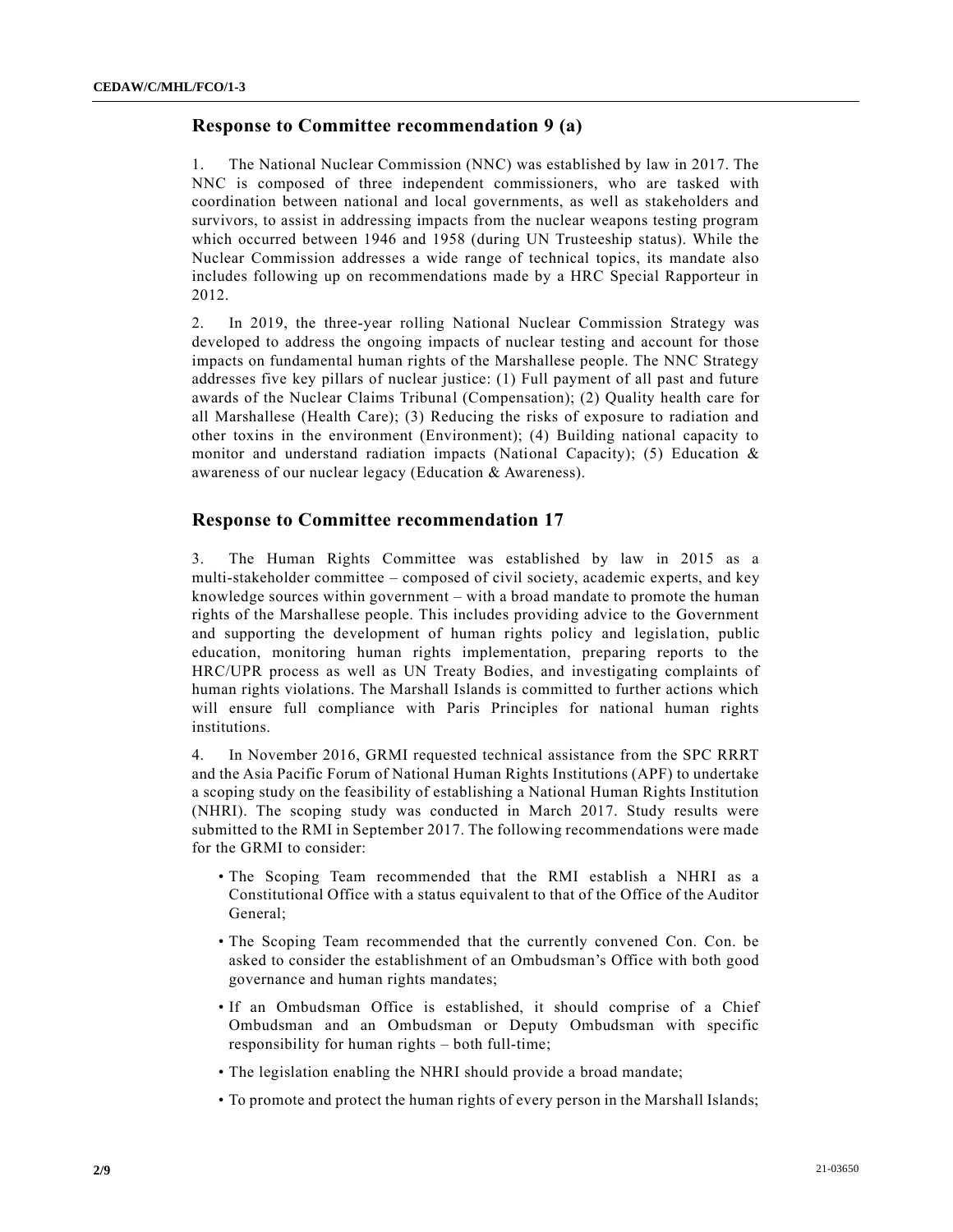• To foster the dignity, equality and security of everyone in the Marshall Islands, including women, children and people with disabilities. As well as all citizens and residents whether permanent or temporary.

5. To date, Proposal 18 to establish an Office of Ombudsman is now awaiting Referendum. This is the final stage and once it is confirmed and approved by the people, an Office of Ombudsman will be established. The government acknowledges the valuable role that a National Human Rights Institution or Ombudsman could play, and remains interested in accessing technical assistance in the establishment of such an office or ombudsman.

# **Response to Committee recommendation 25 (a)**

6. The government of the RMI acknowledged the role that a strong criminal code free of bias can have in both protecting RMI residents, including women, and allowing them to reach their full potential. In 2011, the Criminal Code underwent a major transformation based upon the Model Penal Code, although the sexual assault provisions were largely retained. Regarding gender-based violence, the new Criminal Code added provisions criminalizing harassment and stalking. These amendments have substantially improved the RMI law. However, there is no provision for nonviolence orders where couples continue to live together. Many more women, anticipating their partners are likely to assault them, but not wanting to see their partners in Court or in prison, may be less reluctant to seek the assistance of the police if they know that their partners will be held in custody for only a limited period and then released without being charged.

# **Response to Committee recommendation 29 (a)**

7. There are no legal barriers that prevent women from running for local or national office. In 2017, the adoption of temporary special measures in the form of electoral quotas for women in our Parliament was proposed as an amendment to the Constitution. However, the proposal was unfortunately defeated during the 2017 Constitutional Convention. In 2019, the RMI Government passed the Gender Equality Act. It is an enabling piece of legislation that addresses key areas of gender discrimination and inequality in Marshallese society. It establishes general prohibitions of discrimination, outlines obligations to protect the human rights and fundamental freedoms of women and girls on an equal basis with men and boys, and further promotes gender equality across all areas.

8. As an option, the Government may consider the adoption of special measures to address the under-representation of women in decision-making in the Nitijela, local councils, boards, committees, task forces, and State-owned enterprises.

# **Overview**

# **From Concluding Observations on the Combined Initial to Third Periodic Reports of the Marshall Islands**

### **Marshall Islands positive progress**

- Prohibition of Trafficking in Persons Act in 2017.
	- National task force on human trafficking.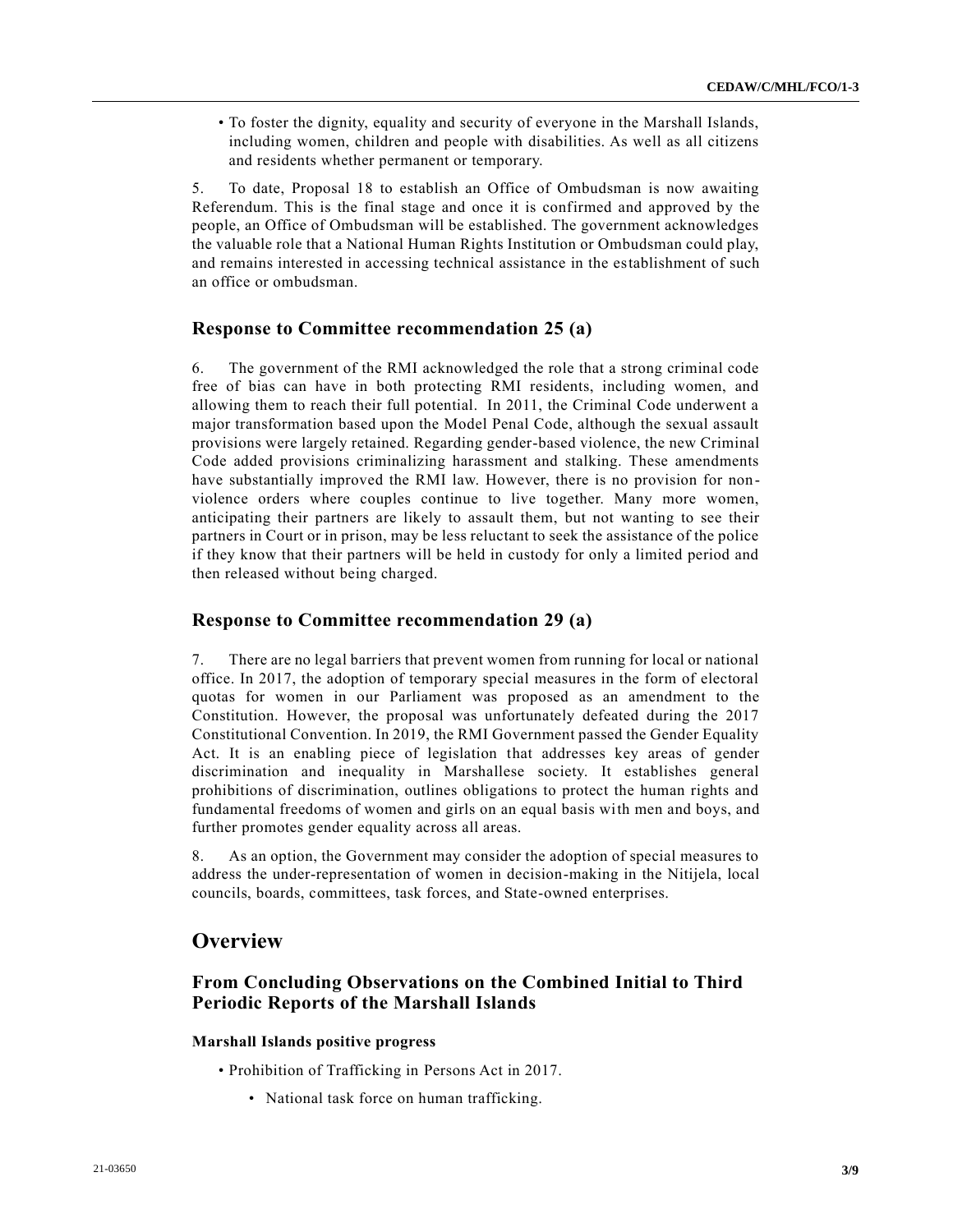- Birth, Deaths and Marriage Registration (Amendment) Act (raised marriage for girls to 18 years).
- Child Rights Protection Act in 2015.
- Human Rights Committee Act in 2015.
- Rights of Persons with Disabilities Act in 2015.
- Amendment to the Criminal Code (sexual assault provisions revised in 2013).
- Domestic Violence Prevention and Protection Act in 2011.
	- Technical working group to coordinate implementation.
- National policy on disability-inclusive development action plan, 2014–2018.
- National reproductive health policy, 2014–2016.
- National gender mainstreaming policy, 2014.
- Prevention of adolescent pregnancy, 2014–2016.
- State party acceded to the Convention on the Rights of Persons with Disabilities in 2015.
- Establishment of committee on the National Strategic Plan and Sustainable Development Goals.
- Election of first female President of State party, 2015.
- Public School System Act of 2013.
- State party's efforts to improve working conditions for women, including increasing the minimum wage.
- No legal barriers for women to access financial credit.
- Women encouraged to participate in sports.
- Establishment of Green Climate Fund.

# **CEDAW recommendations under consideration by the Marshall Islands**

# **Response of the Marshall Islands to Committee recommendation 7**

#### **Nuclear Strategy**

- Replenish nuclear trust fund.
- Develop strategy to address effects of nuclear testing programme.
- Seek technical and financial assistance from the international community, UN, and USA.
- Implement recommendations form 2012 by SR on the impacts of the nuclear testing programme on the environment, health, and livelihood of Marshallese people.

#### **Definition of Discrimination and Legislative Framework**

• State party adopt a comprehensive definition of discrimination against women in national legislation (direct/indirect discrimination, public/private spheres, intersectional discrimination).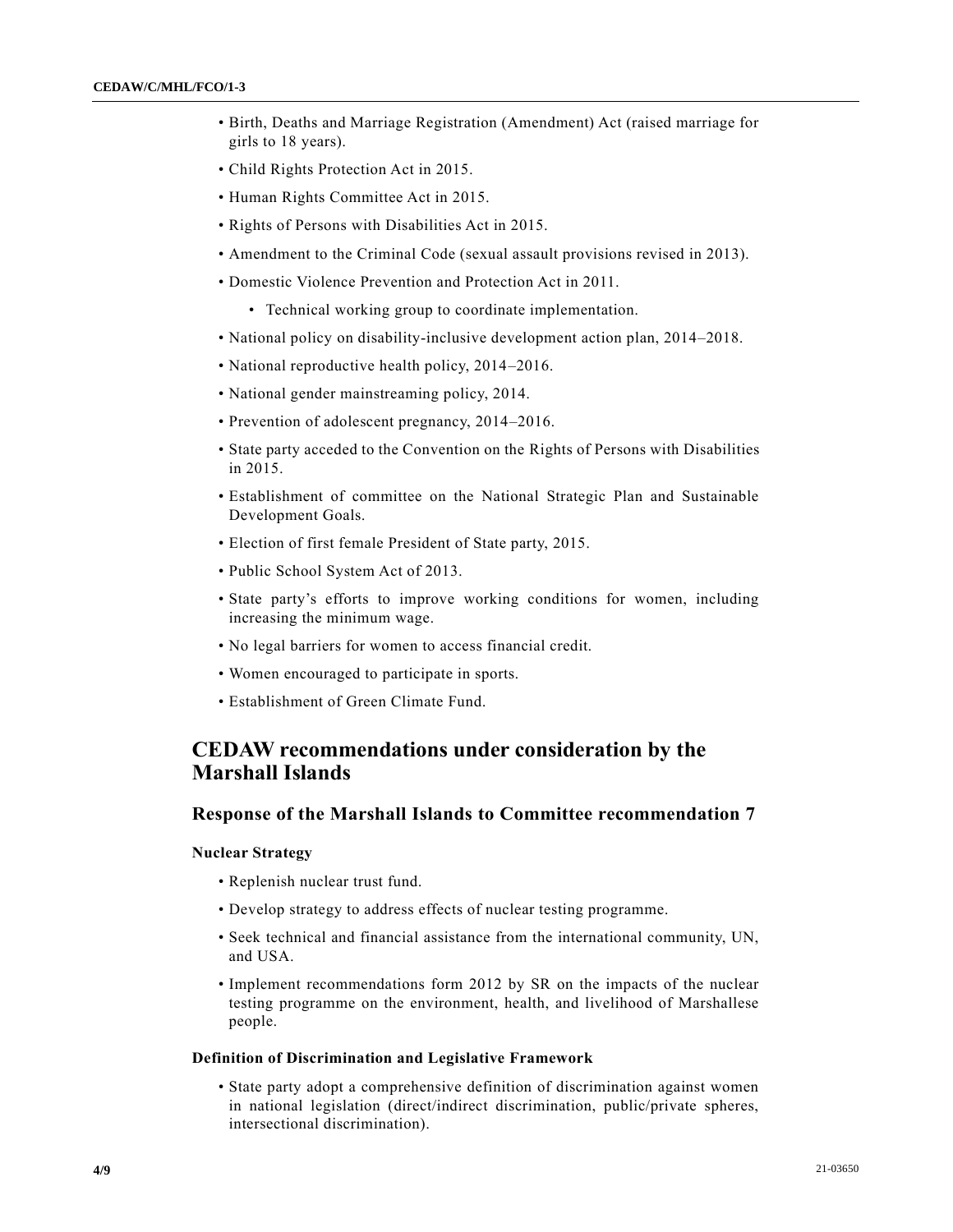• Ensure the bill includes enforcement mechanisms and sanctions.

#### **Legal Status of the Convention and Harmonization of Laws**

- Most provisions of CEDAW are not fully integrated into the national law of the State party. Recommendation to fully incorporate CEDAW provisions into national law.
- Concern that Marshallese custom (manit) supersedes Constitution.
- Recommendation to quickly ratify the Optional Protocol and judiciary, legal professionals, and law enforcement on relevant jurisprudence.
- Include gender analysis in the planned legislative review by Economic and Social Commission for Asia and the Pacific along with the Pacific Islands Forum secretariat.
- Dissemination of CEDAW goals to all branches of government.

#### **Access to Justice**

- Address physical and economic barriers that disadvantage women's access to justice (especially in outer islands).
- Enhance awareness among women and girls of rights and remedies under CEDAW.
- Invest in information and communication technology to communicate with outer islands.
- Increase access to legal aid for economically disadvantaged women.
- Increase finances for mobile courts to visit outer islands regularly.
- Strengthen the judicial system (judges, prosecutors, lawyers, police officers, law enforcement officials) by increasing human, technical and financial resources and building capacity around women's rights.
- Raise awareness to remove stigma for women who exercise their rights.

#### **National Human Rights Institution**

- Recommendation that the State party establish within a clear timeframe and independent national human rights institution according to Paris Principles.
	- Mandate promote and protect human rights, women's rights and gender equality.

# **National Machinery for the Advancement of Women**

- Allocate human, technical, and financial resources to the Gender and Development Office who can then implement CEDAW and collaborate with civil society organizations.
- Develop monitoring system across sectors of government.

#### **Temporary Special Measures**

- Absence of strategy to achieve equality between women and men.
- Recommendation that the State party adopt temporary measures regarding substantive equality between women and men (political, public life, decision making levels in the State party).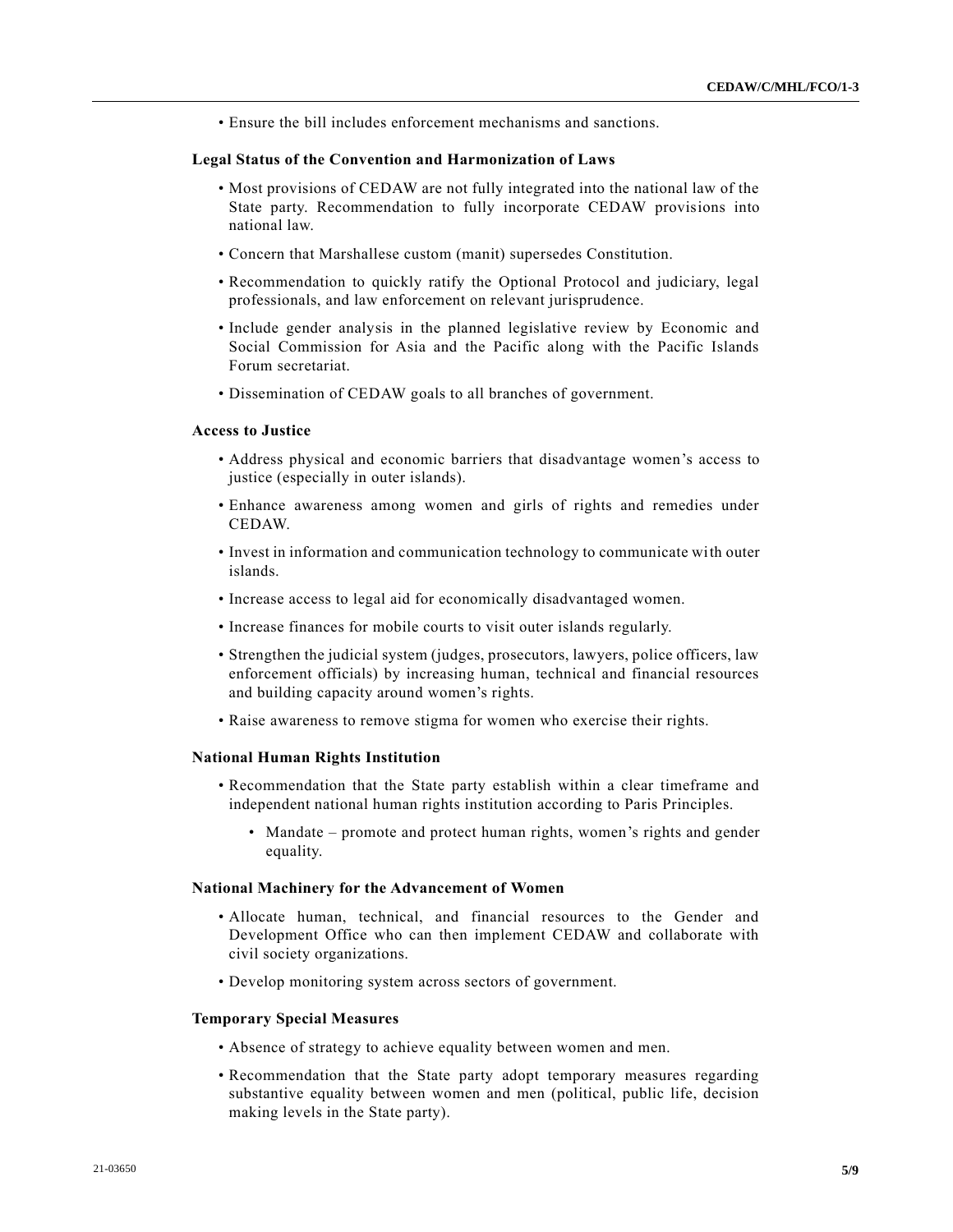• Provide capacity building for State officials, policymakers, and political parties to pursue substantive equality between women and men.

#### **Stereotypes and Harmful Practices**

- Enact a comprehensive strategy, expand public education, engage media to combat stereotypes based on the role/responsibilities of women/men in family and society.
- Monitor and assess actions to eliminate stereotypes and harmful practices (e.g. child marriage).

#### **Gender-based Violence Against Women**

- Prosecute and adequately punish perpetrators of GBV. Harmonize legislative penalties for GBV crimes under Domestic Violence Prevention and Protection Act and amended Criminal Code.
- Raise awareness regarding the criminal nature of GBV.
- Engage capacity-building measures for judges, prosecutors, lawyers, police officers, law enforcement officers regarding strictly enforcing GBV protections.
- Improve statistical data collection on GBV, include age and perpetrator's relationship to the victim.
- Improve access to shelters and support services for victims of GBV.

#### **Trafficking and Exploitation of Prostitution**

- Strictly enforce trafficking legislation, adopt a national action plan, increase resources to anti-trafficking legislative and programming efforts.
- Implement standard operating procedures for law enforcement regarding trafficking victims.
- Review immigration policies to intervene and support victims of trafficking.
- Expeditiously procure a new border management system to prevent trafficking of pregnant women abroad.
- Increase bilateral, regional, and international anti-trafficking collaboration.
- Fund and equip shelters/crisis centres/reintegration programmes.
- Offer other income-generating opportunities for women seeking to exit prostitution.

#### **Participation in Political and Public Life**

- Introduce temporary measures such as quotas and reserved seats to increase gender parity in Nitijela, Council of Iroij, local governments, civil service.
- Raise awareness of the importance of women in political decision-making.
- Build the capacity of women political candidates.
- Consider integrating best practices from other Pacific Island nations to promote participation of women in public/political life.

#### **Nationality**

• Protect women from exploitation by men seeking to obtain Marshallese nationality to enter the United States.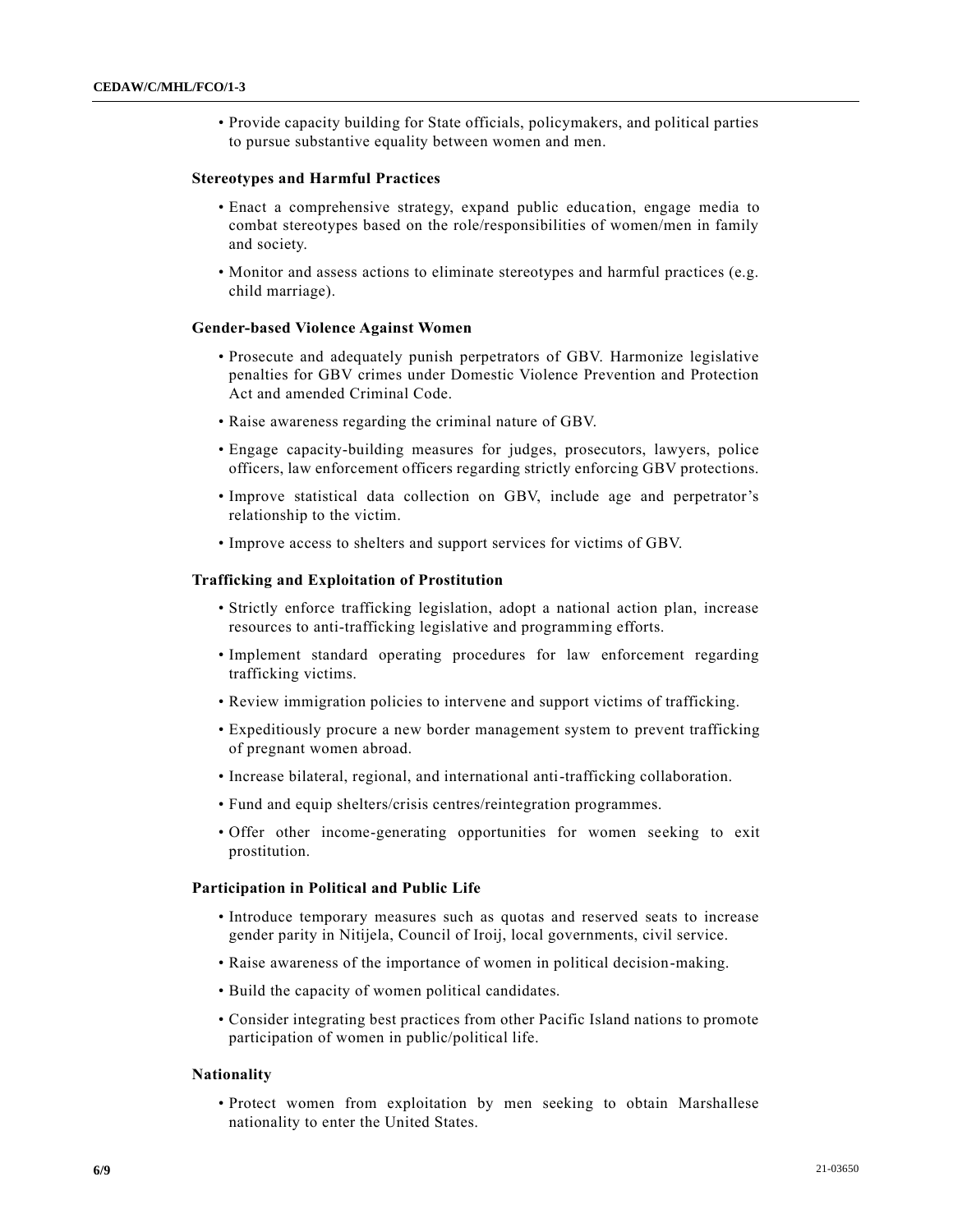• Consider bilateral arrangement with the U.S. to protect Marshallese women from exploitation.

## **Education**

- Implement prevention of adolescent pregnancy strategy.
- Reintegrate pregnant women and girls into the school system.
- Address physical barriers to access educational materials for women and girls in outer islands.
- Revise textbooks with discriminatory gender stereotypes. Train teachers so they do not perpetuate gender stereotypes.
- Eliminate structural barriers to female enrolment in non-traditional career paths/education.

# **Employment**

- Promote equal pay for women by reviewing wages and conducting labour inspections.
- Introduce child-rearing policy (e.g. shared parental leave). Strengthen access to childcare facilities.
- Adopt a bill on equal benefits in employment. Ensure provisions comply with the ILO's Discrimination Convention, 1958 (No. 111) and Maternity Protection Convention, 2000 (No. 183).

## **Health**

- Expand national cancer prevention programme to address nuclear testing effects.
- Seek international financial/technical assistance, including from the United States.
- Adequately fund the health sector.
- Improve women's access to health care, antenatal care, and increase budget to recruit medical specialists.
- Address prevalence of sexually transmitted infections and adolescent pregnancy.
	- Promote modern contraceptive use, ensure accessible and affordable.
- Adopt new action plan on reproductive health, accounting for history of 2014-2016 national reproductive health strategy.
- Decriminalize abortion and increase access to abortion in cases of rape, incest, physical/mental health concerns, woman's life endangered, fetus impaired.

#### **Economic Empowerment of Women and their Participation in Social Life**

- Promote access for women to loans, provide soft loans, improve financial literacy.
	- Promote access to income-generating activities.
- Combat diabetes by developing a healthy lifestyle strategy.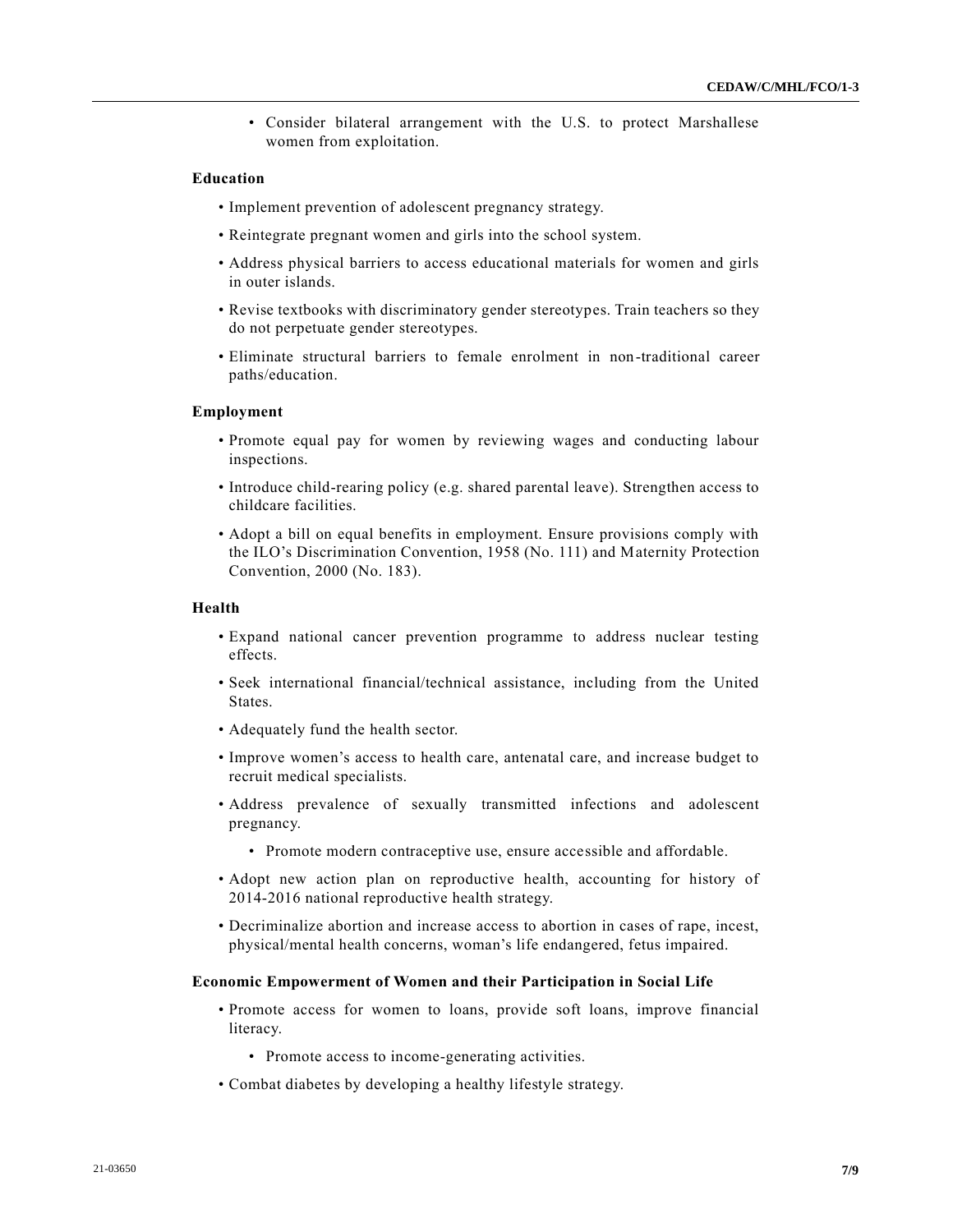- Continue providing financial subsidies/social protection for single women who are heads of households, women living in poverty, older women, and women with disabilities.
	- Provide information in the next periodic report on the extent to which these women have benefited from these social protection programs.

# **Rural Women**

- Ensure rural women involved in decision making processing affecting their rights, especially with land use decisions.
- Garner international assistance to improve rural women's access to health care, electricity, sanitation, communication/technology.
- Increase skills development/training opportunities.
- Increase income-generating opportunities and access to microcredit.

#### **Other Disadvantaged Groups of Women**

- Adopt an implementation plan for the Rights of Persons with Disabilities Act; ensure it includes gender perspective.
- Provide information in the next periodic report on the measures taken to ensure access to education and health care for disadvantaged groups of women.

#### **Impact on Women of Climate Change and Natural Disasters**

- Garner international support and climate change financing (especially from the United States).
- Ensure participation of women in national policies and programmes on climate change and include a gender perspective on disaster response and disaster risk reduction.
- Ensure women have equal access to the Green Climate Fund.
- Increase traditional knowledge in coping with natural disasters and climate change.
- Develop a comprehensive plan with clear targets/benchmarks to implement the Special Rapporteur's 2012 recommendations regarding environmentally sound management/disposal of hazardous substances/waste.

### **Marriage and Family Relations**

- Amend section 434 of Births, Deaths and Marriage Registration (Amendment) Act to remove exception of customary marriages from age requirement. Strictly enforce the minimum marriage age requirement.
- Combat local customs compelling women/girls to marry when pregnant. Raise awareness of this issue through education/media/traditional leaders.

## **Data Collection**

- Develop an indicator system on gender-related issues. Improve collection of data.
	- Seek technical assistance from relevant United Nations agencies.